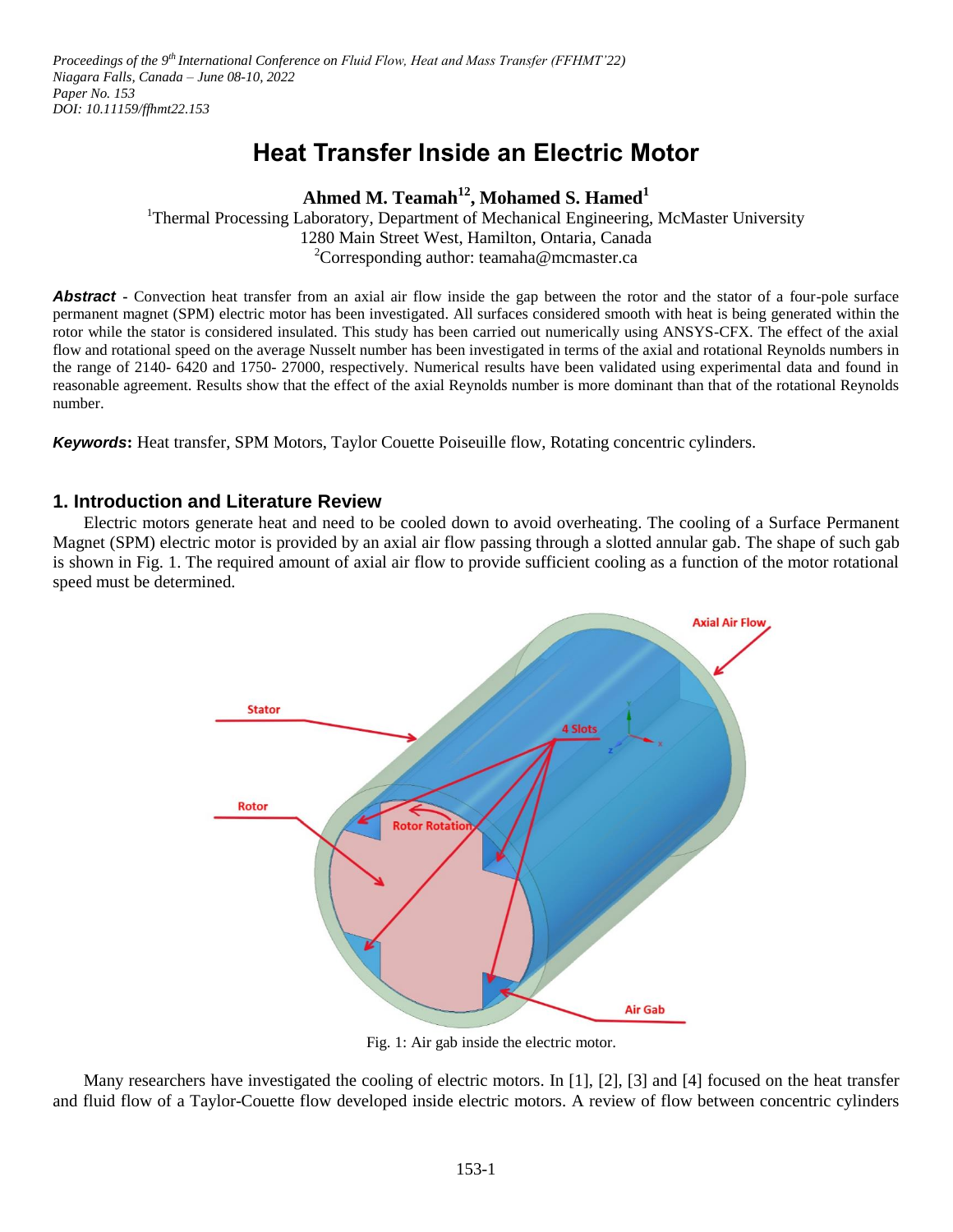was carried out by [5]. [6] investigated flow instabilities that occur in the flow between rotating cylinders. [7] studied the effect of the gab entrance region and showed that it is similar to the entrance region of a pipe or a duct. [8] studied the effect of adding slots to the motor stator on the rate of heat transfer to the flow in the annular gap. They showed that these slots have almost no effect on the rate of heat transfer. To the best of the authors' knowledge, there has not been any studies that considered the presence of slotted rotor with the working operating range of Reynolds number reaching 27000 for the rotational Reynolds number.

### **2. Problem Definition**

The problem of interest involves fluid flow and heat transfer within an annular space between a rotor and a stator of an electric motor in the presence of an axial air flow passing through the rotor slots as shown in Fig. 2 with a length of 500 mm. The inner rotating cylinder (i.e., the rotor) is subjected to a uniform heat flux of 500  $W/m<sup>2</sup>$ . The outer cylinder (i.e., the stator) is fixed and insulated. All walls are considered smooth. Radiation heat transfer has been neglected. The radius ratio, (Rri/Rro), equals to 0.65.



Fig. 2: Schematic diagram of the present Problem

#### **3. Mathematical Model**

Flow and heat transfer within the present problem have been simulated using ANSYS-CFX. The governing equations of mass, momentum, and energy are solved as referenced in [9]. The Shear stress transport (SST) turbulence model has been used in this work to capture the turbulence in the moving air flow. The boundary conditions for the problem are of insulated stator with no heat flux and constant heat flux over the rotor surface of 500  $W/m<sup>2</sup>$ .

The definition of axial Reynolds number  $(Re_a)$ , rotational Reynolds number  $(Re_r)$ , Nusselt number (Nu) and hydraulic diameter  $(D_h)$  are in the following equations: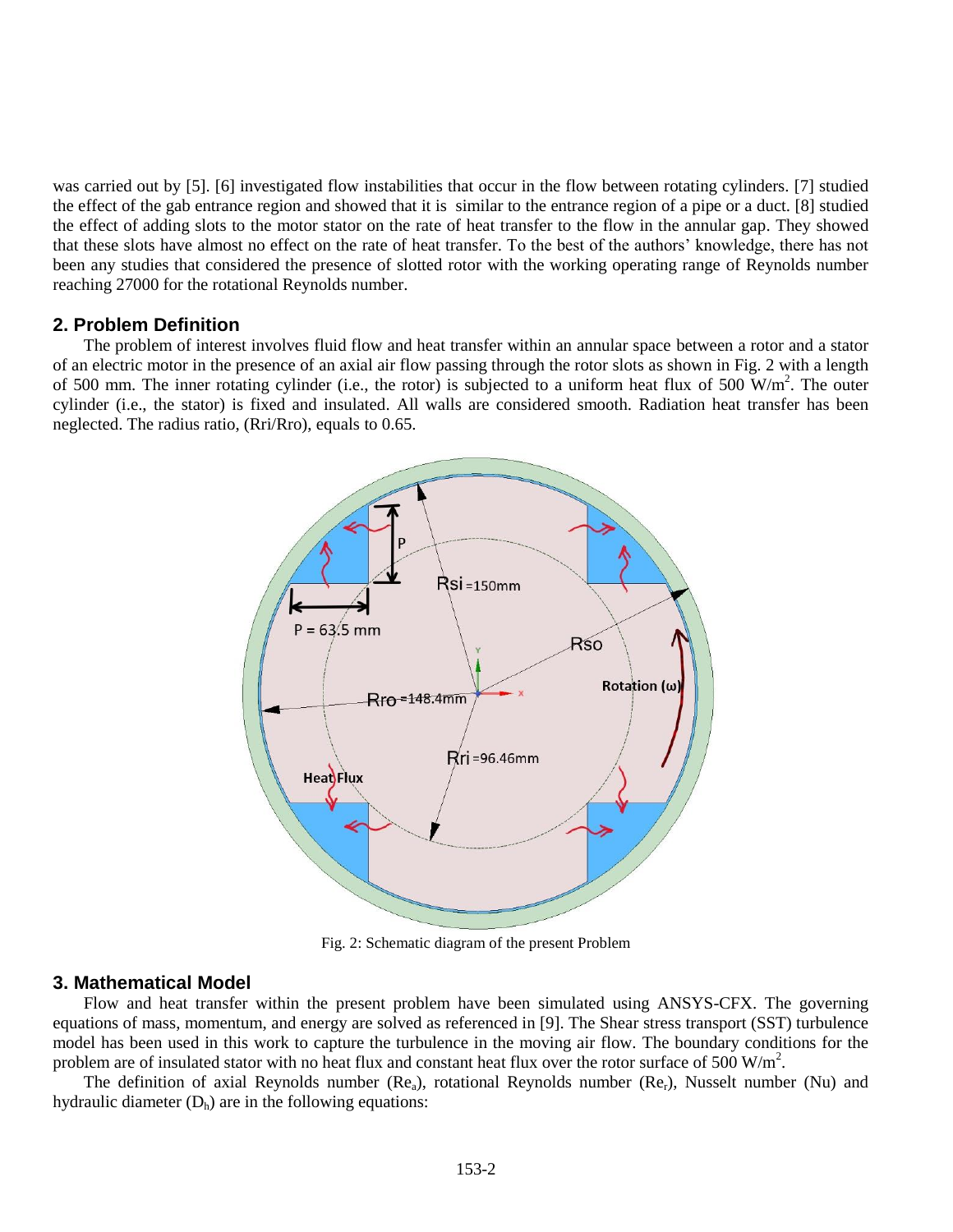$$
Re_a = \frac{V_a * D_h}{v_{air}} \tag{1}
$$

$$
Re_r = \frac{\omega * Rro * D_h}{v_{air}} \tag{2}
$$

$$
Nu = \frac{h * D_h}{K_{air}}\tag{3}
$$

$$
D_h = \frac{P}{2 + \sqrt{2}}\tag{4}
$$

The axial velocity (V<sub>a</sub>) is the average air velocity through the slots. Kinematic viscosity of air ( $v_{air}$ ) and thermal conductivity of air  $(K_{air})$  are calculated at the average temperature across the domain. The heat transfer coefficient of air inside the gab is referred to by (h). The angular velocity of the rotor is identified by  $(\omega)$ . Gab width (P) is defined as shown in Fig. 2.

#### **4. Validation of Numerical Results**

Validation of the present numerical results has been carried out using experimental data published in [10]. In [10] a study of axial air flow inside a slotted rotor of a SPM electric motor. The hydraulic diameter used was 15.8 mm, the radius ratio was kept fixed at 0.75 and the axial flow Reynolds number was 4280. The rotational Reynolds number was varied from 1750 to 10000. The maximum deviation between the present numerical results and the experimental data reported in [10] is about 8%, as illustrated in Fig. 3.

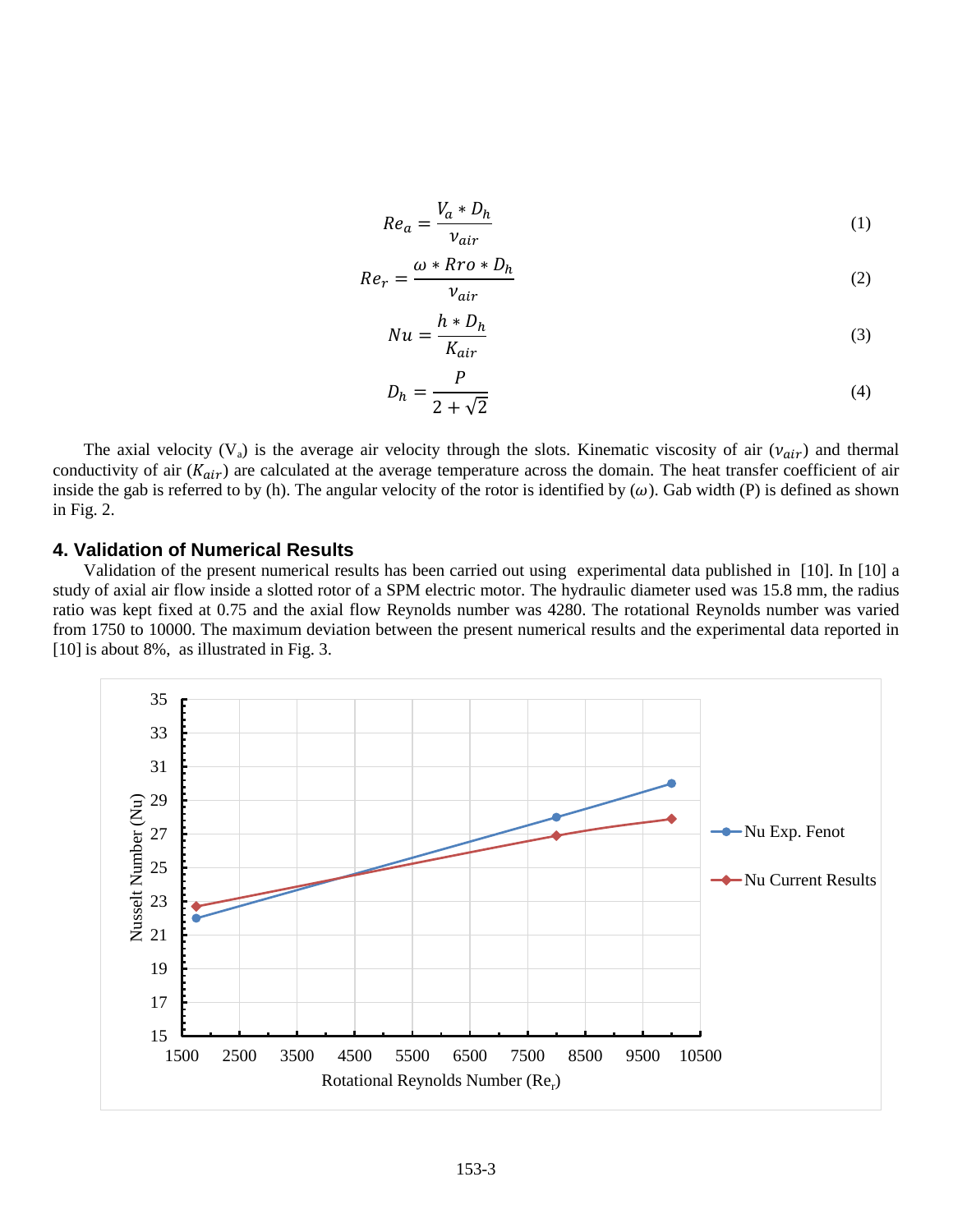Fig. 3: Validation with experimental data reported in [10] at  $Re_a = 4280$ 

#### **5. Results and discussion**

The parameters investigated in the present study are the axial Reynolds number  $(Re_a)$  and the rotational Reynolds number (Re<sub>r</sub>) in the range of 2.14x10<sup>3</sup> to 6.42x10<sup>3</sup> and 1.75x10<sup>3</sup> to 2.7x10<sup>4</sup>, respectively. The axial Reynolds number and the rotational Reynolds numbers are defined in equations (8) and (9). The effect of  $Re<sub>r</sub>$  and  $Re<sub>a</sub>$  on the average Nusselt number has been investigated.

#### **5.1. Effect of rotational Reynolds number on the average Nusselt number**

Fig. 4 shows the effect of the rotational Reynolds number on the average Nusselt number at constant axial Reynolds number of 6420. Results indicate that increasing the rotor rotational speed improves the rate of heat transfer within the gab, hence it enhances the cooling of the SPM motor. The results showed that the rate of increase in Nusselt number decreased somewhat at  $Re<sub>r</sub> = 8000$ , observation of it is still under investigation.





## **5.2. Effect of axial Reynolds number on the average Nusselt number**

Fig. 5 shows the effect of the axial Reynolds number on the average Nusselt number. Increasing  $Re_a$  resulted in an increase of Nu at all values of  $Re_a$  considered in this study. However, results suggest that the effect of  $Re_a$  on the rate of heat transfer is more pronounced than the effect of Re<sub>r</sub>. Therefore, motor cooling is significantly improved by increasing the axial air velocity that the rotor speed. The increase of the rotational speed results in more circulation of the hot air inside the gap (i.e., the slots).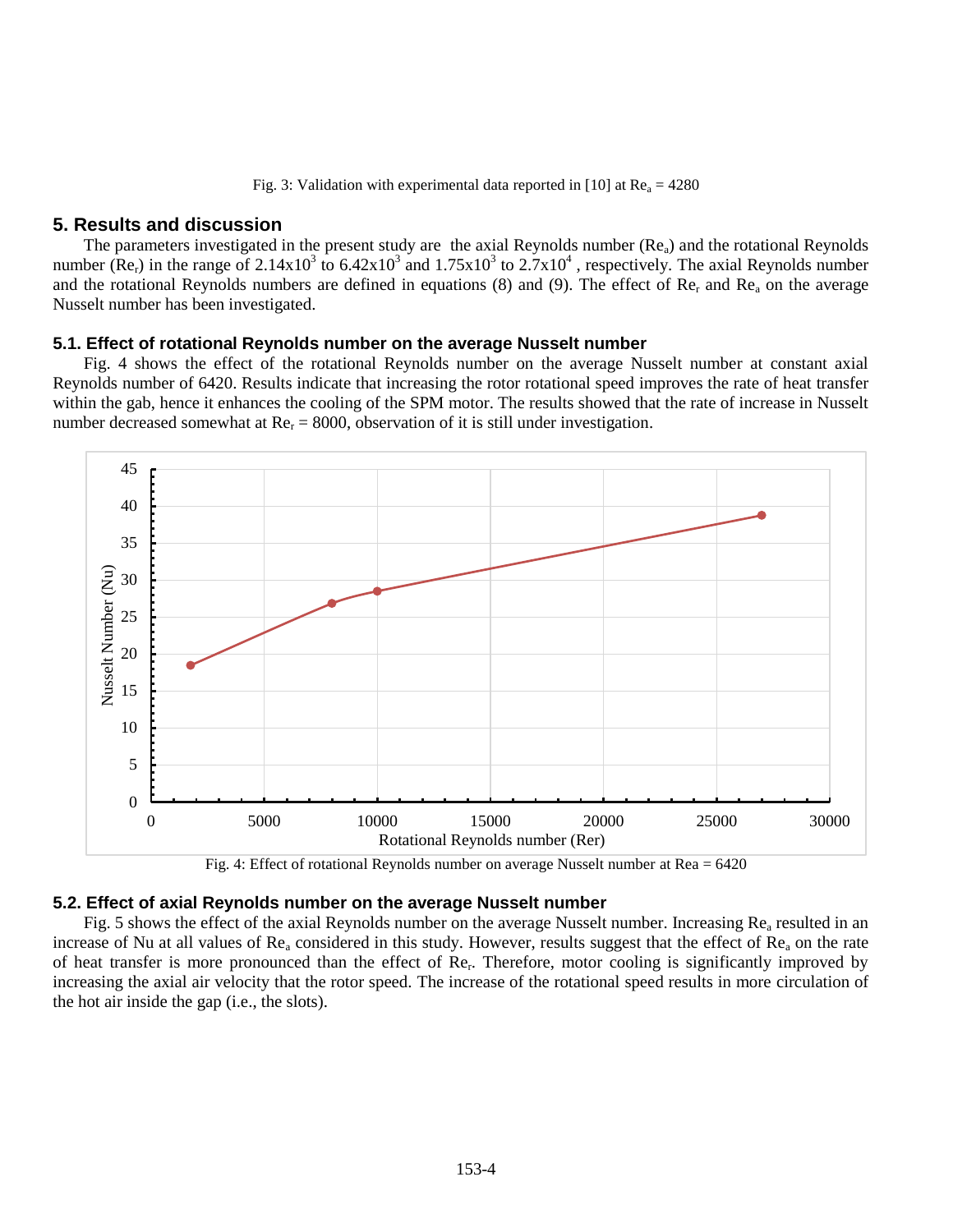

Fig. 5: Effect of rotational and axial Reynolds number on average Nusselt number

## **6. Conclusion**

The effect of the rotor rotational speed and the axial air velocity on the cooling of an SPM motor has been investigated. Results showed that increasing the rotor rotational speed and the axial air velocity enhances motor cooling. However, the effect of the axial air velocity on motor cooling is more pronounced than the effect of the rotational speed on the slotted rotor.

## **Acknowledgements**

The authors would like to acknowledge financial support received from MITACS.

#### **References**

- [1] A. Fasquelle, J. Le Besnerais, S. Harmand, M. Hecquet, S. Brisset, P. Brochet, and A. Randria, "Coupled electromagnetic acoustic and thermal-flow modeling of an induction motor of railway traction," *Applied Thermal Engineering,* vol. 30, pp. 2788-2795, 12/01 2010.
- [2] Y. Huai, R. Melnik, and P. Thøgersen, "Computational analysis of temperature rise phenomena in electric induction motors," *Applied Thermal Engineering - APPL THERM ENG,* vol. 23, 05/01 2003.
- [3] Z. Kolondzovski, A. Belahcen, and A. Arkkio, "Multiphysics thermal design of a high-speed permanent-magnet machine," *Applied Thermal Engineering - APPL THERM ENG,* vol. 29, pp. 2693-2700, 09/01 2009.
- [4] C.-H. Huang and H.-C. Lo, "A three-dimensional inverse problem in estimating the internal heat flux of housing for high speed motors," *Applied Thermal Engineering - APPL THERM ENG,* vol. 26, pp. 1515-1529, 10/01 2006.
- [5] M. Fénot, Y. Bertin, E. Dorignac, and G. Lalizel, "A review of heat transfer between concentric rotating cylinders with or without axial flow," *International Journal of Thermal Sciences - INT J THERM SCI*, vol. 50, pp. 1138-1155, 07/01 2011.